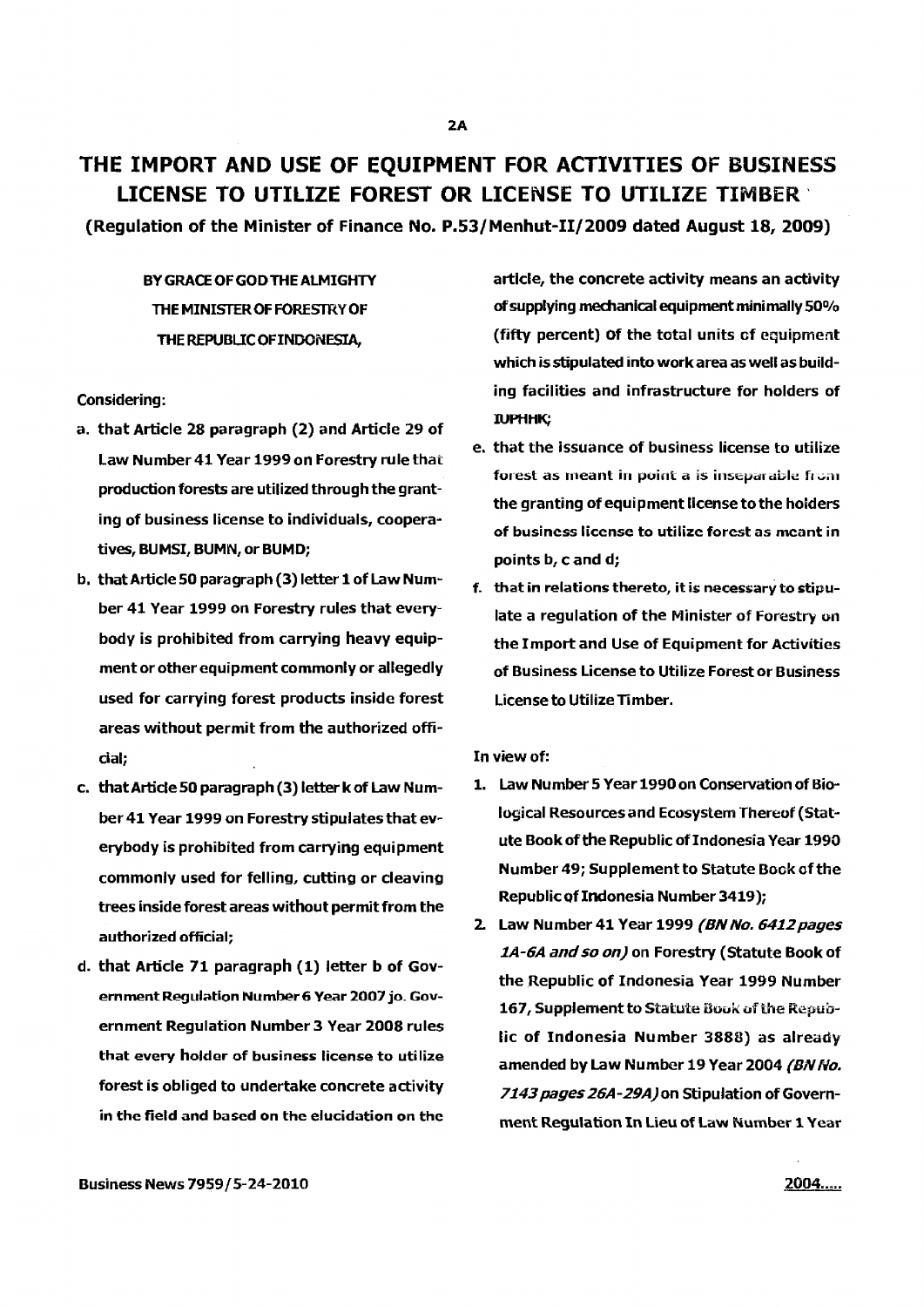2004 on the Amendment to Law Number 41 Year 1999 on Forestry to become a Law (Statute Book of the Republic of Indonesia Year 2004 Number 86, Supplement to Statute Book of the Republic of Indonesia Number 4412);

- 3. Law Number 23 Year 1997 (BN No. 6092 pages 19A-21A and*50* on)on Environmental Management (Statute Book of the Republic of Indonesia Year 2007 Number 68; Supplement to Statute Book of the Republic of Indonesia Number 3699);
- 4. Law Number 41 Year 1999 (BN No. 6412 pages 1A-6A and so on) on Forestry (Statute Book of the Republic of Indonesia Year 1999 Number 167, Supplement to Statute Book of the Republic of Indonesia Number 3888) as already amended by law Number 19 Year 2004 concerning Stipulation of Government Regulation In Lieu of Law Number 1 Year 2004 on the Amendment to Law Number 41 Year 1999 on Forestry to Become A Law (Statute Book ofthe Republic of Indonesia Year 2004 Number 86, Supplement to statute Book of the Republic of Indonesia Number 4412);
- 5. Law Number 32 Year 2004 (BN No. 7183 pages *1A-11A endso on)* un Regiunal Administration (Statute Book of the Republic of Indonesia Year 2004 Number 125, Supplement to Statute Book of the Republic of Indonesia Number 4437) as already amended several times and the latest by Law Number 12 Year 2008 (BN No. 7676 pages 26A-32A and so on) regarding the Second Amendment to Law Number 32Year 2004 on Regional Administration (Statute Book of the Republic of Indonesia Year 2008 Number 59, Supplement to Statute Book of the Republic of Indonesia Number 4844);

6. Law Number 26 Year 2007 (BN No. 7599 pages 10A-30A and so on) on Layout (Statute Book of the Republic of Indonesia Year 2007 Number 68, Supplement to Statute Book of the Republic of

Indonesia Number 4725);

- 7. Government Regulation Number 27 Year 1999 (BN No. 6442 pages 10A-12A and so on) on Environmental Impact Analysis (Statute Book of the Republic of Indonesia Year 1999 Number 59, Supplement to Statute Book of the Republic of Indonesia Number 3838);
- 8. Government Regulation Number 35 Year 2002 (BN No. 6838 pages 2A-10A) on Reforestation Funds (Statute Book of the Republic of Indonesia Year 2002 Number 67, Supplement to Statute Book of the Republic of Indonesia Number 4207) as already amended by Government Regulation Number 58 Year 2007 (Statute Book of the Republic of Indonesia Year 2007 Number 131, Supplement to Statute Book of the Republic of Indonesia Number 4776);
- 9. Government Regulation Number 44 Year 2004 on Forest Planning (Statute Book of the Repuolic of Indonesia Year 2007 Number 146, Supplement tu Statute Buok of the Republic of Indunesia Number 4452);
- 10. Government Regulation Number 4S Year 2004 on Forest Protection (Statute Book of the Republic of Indonesia Year 2004 Number 147, Supplement to Statute Book of the Republic of Indonesia Number 4453);
- 11. Government Regulation Number 6 Year 2007 *(ON* No. 7529 pages 1A-21A and so on) on Forest Arrangement and Formulation of Plan for Forest Management as well as Forest Exploitation (Statute Book of the Republic of Indonesia Year 2007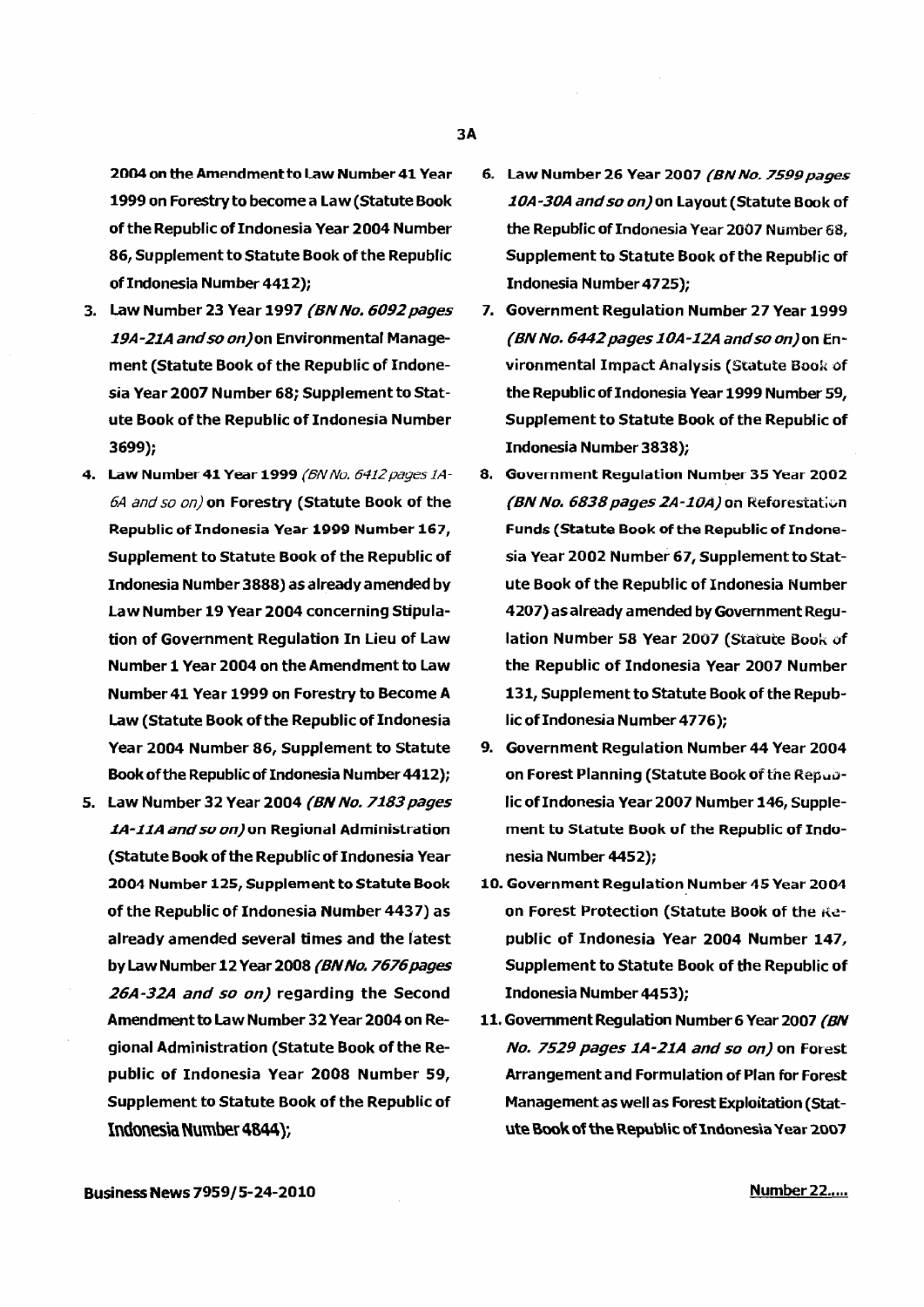Number 22, Supplement to Statute Book of the Republic of Indonesia Number 4696) as already amended by Government Regulation Number 3 Year 2008 (Statute Book of the Republic of Indonesia Year 2008 Number 16, Supplement to Statute Book of the Republic of Indonesia Number 4814);

- 12. Presidential Decree Number 187/M Year 2004 (BNNo. 7128pages *30A-31A)* on the Establishment of United Indonesia Cabinet as already amended several times the latest by Presidential Decree Number 31/P Year 2007;
- 13. Presidential Regulation Number 9 Year 2005 (BN No. 7184 pages 2A-23A) on Status, Tasks, Functions, Organizational Structures and Working Mechanisms of State Ministries of the Republic of Indonesia as already amended several times and the latest by Presidential Regulation Number 20 Year 2008;
- 14. Presidential Regulation Number 10 Year 2005 on First-echelon Organizational Units and Tasks of State Ministries of the Republic of Indonesia as already amended several times and the latest by Presidential Regulation Number 50 Year 2008;
- 15. Regulation of the Minister of Forestry Number P.13/Menhut-I1/2005 on Organization and Working Arrangement of the Ministry of Forestry as already amended the latest by Regulation of the Minister of Forestry Number P.64/Menhut-II/2008 (State Gazette of the Republic of Indonesia Year 2008 Number 80);
- 16. Regulation of the Minister of Forestry Number P.6/Menhut-II/2007 jo. Regulation of the Minister of Forestry Number P.40/Menhut-II/2007

on Work Plan and Annual Work Plan for Timber Forest-Product Utilization Business Inside Natural Forest and Restoration of Ecosystem in Production Forest;

- 17. Regulation of the Minister of Forestry Number P.39/Menhut-II/2008 on Procedures for Imposing Sanction on Holders of Business License to Utilize Forest (State Gazette of the Republic of Indonesia Year 2008 Number 14);
- 18. Regulation of the Minister of Forestry Number P.58/Menhut-II/2008 on Competence and Certification of Technical Officers of Long-lasting Production Forest Management (State Gazette of the Republic of Indonesia Year 2008 Number 52);
- 19. Regulation of the Minister of Forestry Number P.61/Menhut-II/2008) on Provisions and Procedures for Issuing Business License to Utilize Timber Forest Products Resulting from Restoration of Ecosystem Inside Natural Forest in Production Forest Through Application (State Gazette of the Republic of Indonesia Year 2008 Number 68);
- 20. Regulation of the Minister of Forestry Number P.62/Menhut-I1/2008 on Work Plan for the Utilization of Timber Forest Product of Industrial Timber Estate and Smallholder Forest (State Gazette of the Republic of Indonesia Year 2008 Number 74);

# DECIDES;

To stipulate;

THEREGULATION OFTHEMINISTEROF FORESTRYON THE IMPORT AND USE OF EQUIPMENT FOR ACTIVITIES OF BUSINESS LICENSE TO UTILIZE FOREST OR LICENSE TOUTllIZETIMBER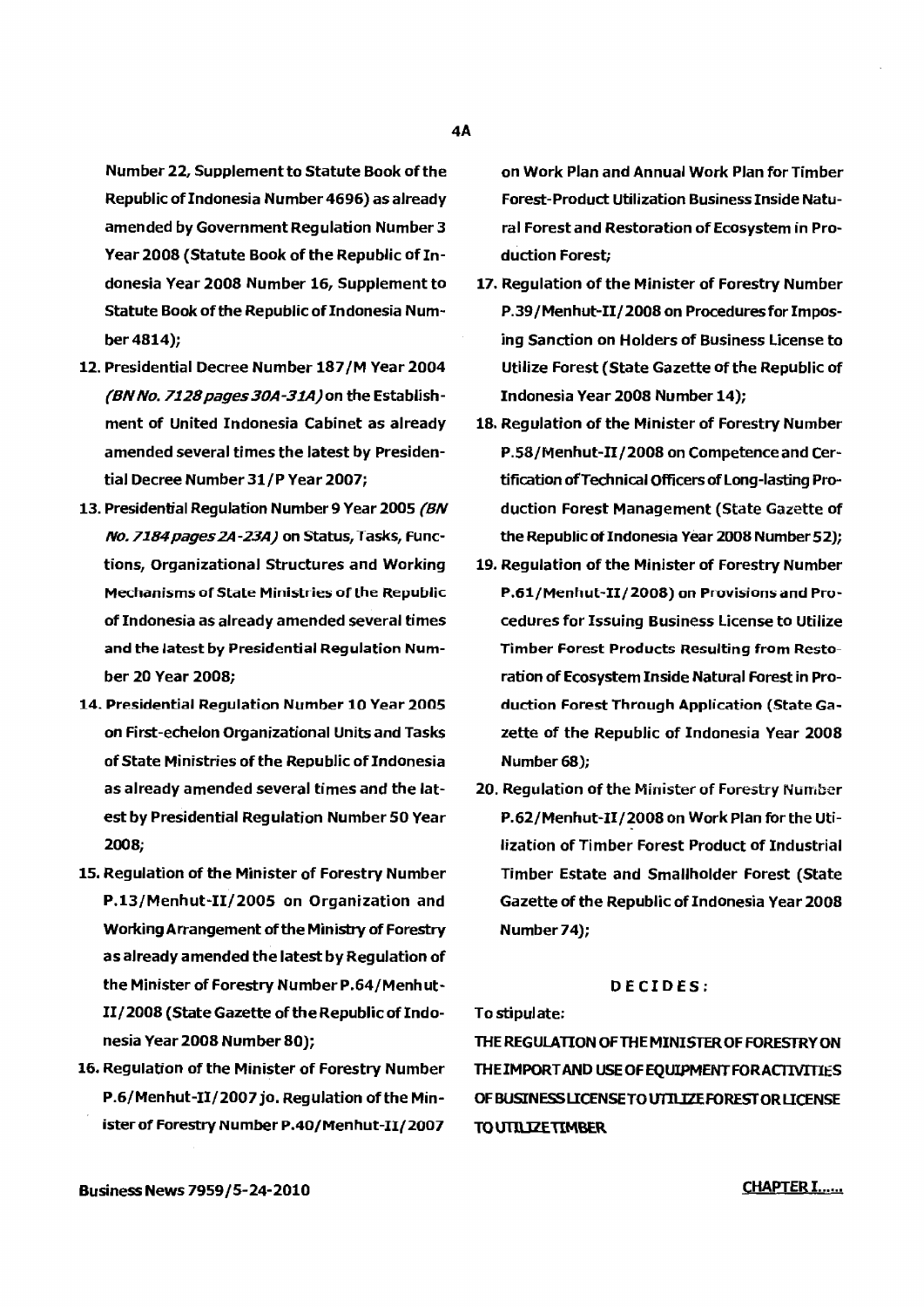#### CHAPTERI

#### GENERAl.

#### **Article 1**

Referred to in this regulation as:

- 1. Business License to Utilize Forest (IUPH) shall be a license issued by the authorized official, consisting of business license to utilize area, business license to utilize environmental service, business license to utilize timber and/or nontimber forest products and license to collect timber and/or non-timber forest products in forest areas already stipulated.
- 2. License to UtilizeTimber(IPK) shall be a license to utilize timber and/ornon-timber forest products in areas of converted production forests, use areas of production forests or protected forests with the status of leasehold, exchange and other utilization areas (APL) already securing license to utilizeland.
- 3. Work Area shall be an area charged with Busi· ness License to Utilize Forest (IUPH) or License to Utilize Timber (IPK).
- 4. Annual Work Plan (RKT) shall be a work plan for a period of one year, which constitutes elaborationofRKUPHHK.
- 5. Work Chart shall be a work plan effective for 12 (twelve) months at the maximum and granted to license holders not yet having the First RKUPHHK.
- 6. License to Import and Use Equipment shall be a license of equipment which will be imported and used in work area of holders of IPK or tender winners.
- 7. Director General shall be the Director General in charge of forestry production development affairs.
- 8. Provincial Service shall be service in charge of forestry affairs in a provincial territory.
- 9. Tender Winner shall be a business entity or individual having ownership right to timber forest products on the basis of legislation.

# **CHAPTER II**

# UCENSEOFEQUIPMENTFORACTIVITIESOF BUSINESS LICENSE TO UTILIZE FOREST (IUPH)

## Article 2

Business license to utilize forest (IUPH) granted to license holders shall include and apply as license to import and utilize equipment into forest areas in their work areas in the framework of executing license activities.

#### Artide3

- (1) The quantity and kind of equipment to be imported into work area of IUPH as meant in Article 2:
	- a. shall be minimally 50% of the required equipment in the framework of executing concrete activities in the field in no later than the stipulated period, after receiving decision on tne issuance of license to utilize forest (IUPH);
	- b. shall be adjusted to the need in the execution of license activities written down in Work **Chart or RKTUPHHK.**
- (2) Procedures for calculating the need for the equipment as meant in paragraph (1) shall be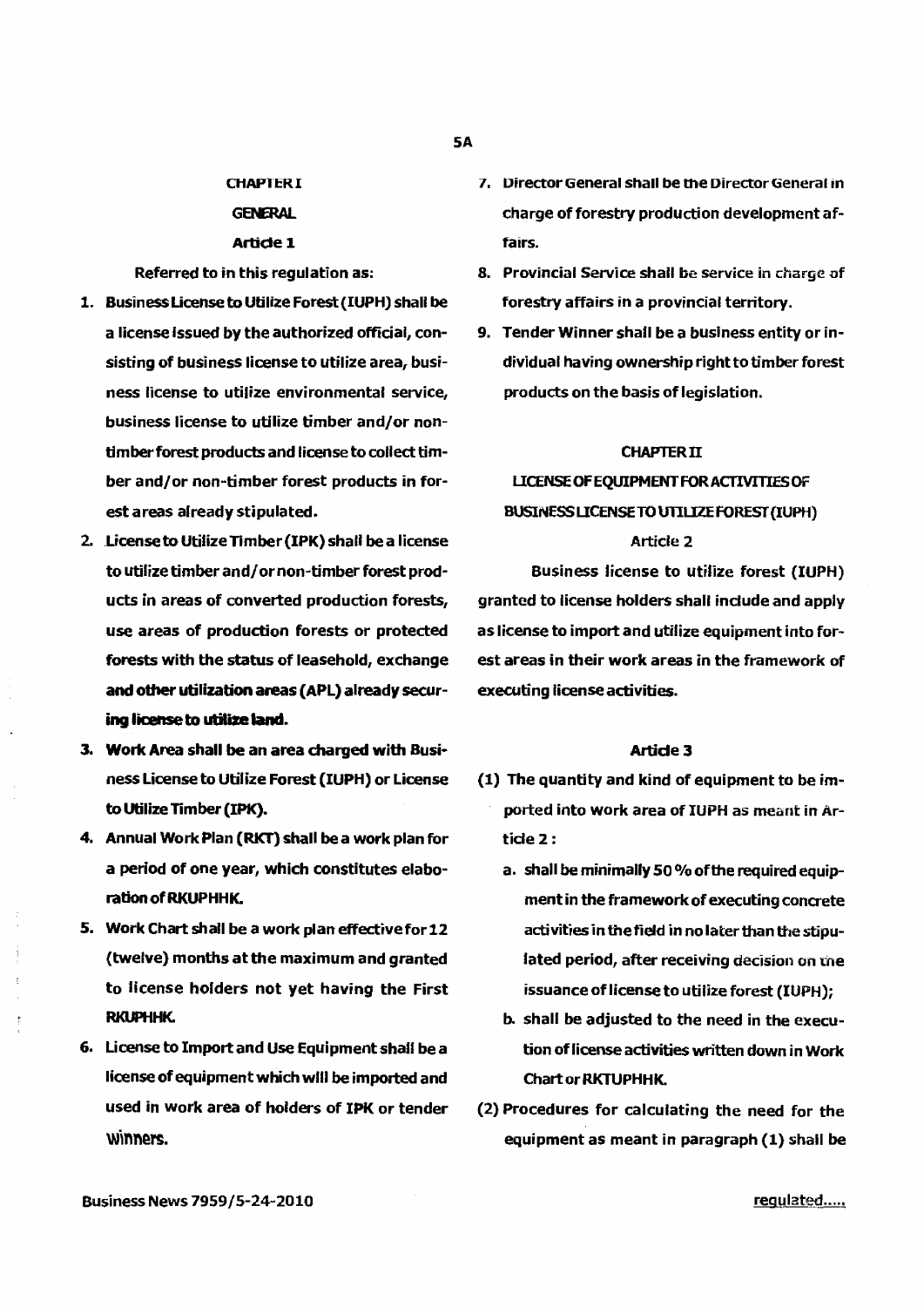regulated further by a regulation of the Director General of Forestry Production Development.

#### Article 4

- (1) In the case of the presence of timber resulting from the felling from RKT still located in work area, while the business license to utilize forest (IUPH) already expiring, license ofequipment for carrying the said timber may be issued.
- (2) The license ofequipment as meant in paragraph (1) shall be issued by the Director General on behalf of the Minister of Forestry.
- (3) The license of equipment for carrying forest products which are auctioned and still located inside forest area, shall be issued by the Director General on behalf of the Minister of Forestry.

#### **Article S**

In the case of the operated heavy equipment exceeding the quantity of equipment mentioned in Work Chart ofRKT, the license holder shall be subject to administrative sanction in accordance with the provision in force.

#### **CHAPTERIM**

# LICENSE OF EQUIPMENT FOR ACTIVITIES OF LICENSE TO UTILIZE TIMBER (IPK) AND TENDER WINNER Article 6

(1) Holders of IPK or tender winners shall not include Or apply as license to import and use equipment in their work areas in the framework or executing activities of license.

- (2) Holders of IPK and tender winners shall be obliged to secure license of equipment, in the form of:
	- a. License to importand use equipment.
	- b. Extension of license to use equipment.
- (3) Kind of equipment obliged to secure the license as meant in paragraph (2) shall be as follows:
	- a. Tractor, grader, dump-truck, shovel, skidder, excavator, cable monoline, skyline, logloader, logging truck, crane, locomotive, and helicopter.
	- b. Equipment used for felling, cutting or breaking tree, such as chainsaw.

# Article 7

- (1) The license to import and use equipment, for holders of IPK and tender winners shall be issued by Head of Provincial Service in charge of forestry affairs after securing confirmation of status of area from the Directorate General of Forestry Planology.
- (2) Provision on procedures, requirements, and evaluation of application for the license to import and use equipment as meant in paragraph (1) shall be governed by governors by referring to norms, standards, procedures and criteria stipulated by the Minister.

Business News 7959/5~24~2010

#### CHAPTERIV.....